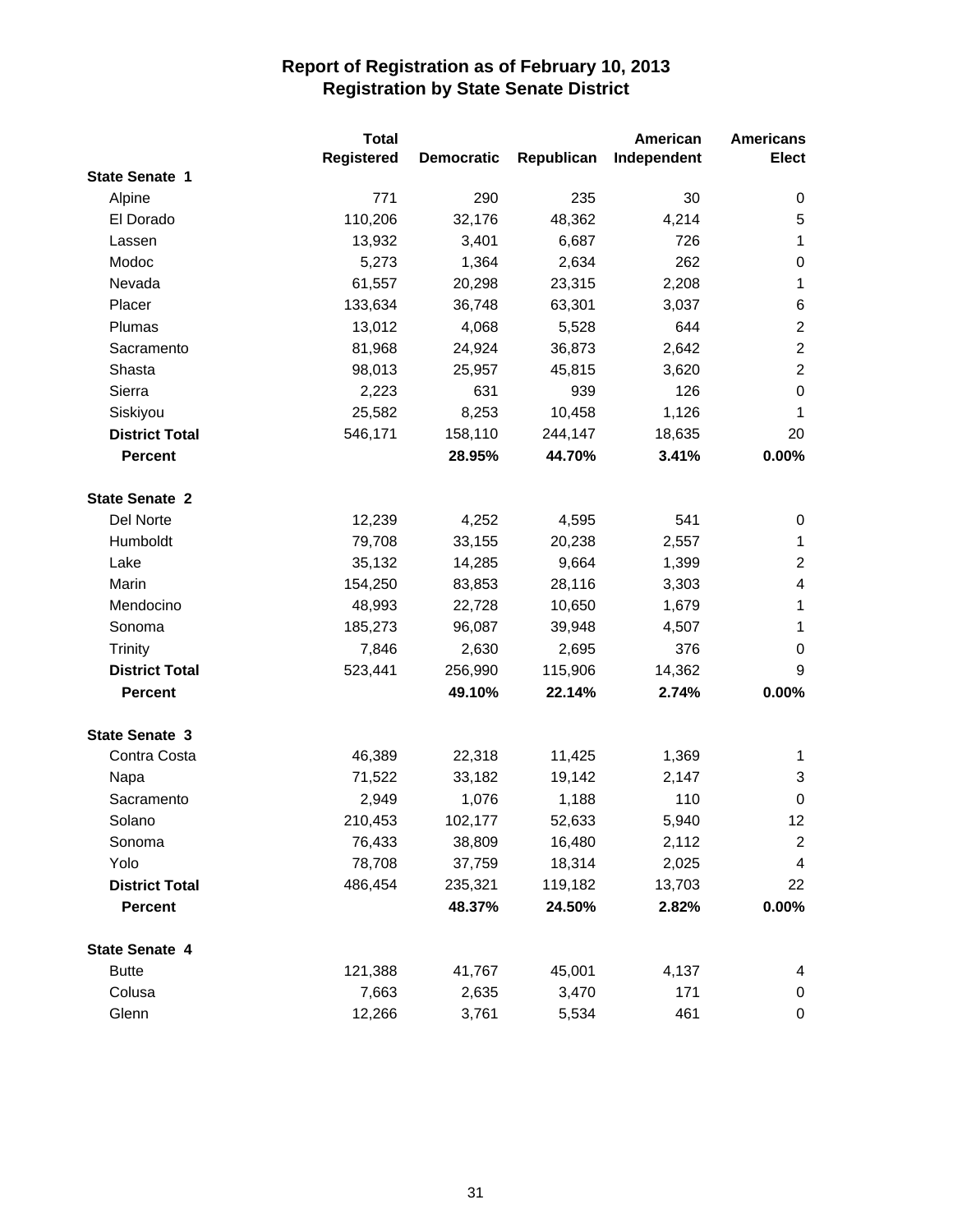|                       | Peace and |             |                |                |            |
|-----------------------|-----------|-------------|----------------|----------------|------------|
|                       | Green     | Libertarian | Freedom        | Other          | Preference |
| <b>State Senate 1</b> |           |             |                |                |            |
| Alpine                | 13        | 3           | $\overline{c}$ | 5              | 193        |
| El Dorado             | 887       | 1,010       | 293            | 883            | 22,376     |
| Lassen                | 43        | 95          | 37             | 67             | 2,875      |
| Modoc                 | 21        | 45          | 6              | 10             | 931        |
| Nevada                | 1,421     | 585         | 140            | 140            | 13,449     |
| Placer                | 853       | 1,489       | 257            | 303            | 27,640     |
| Plumas                | 90        | 99          | 39             | 0              | 2,542      |
| Sacramento            | 386       | 560         | 122            | 168            | 16,291     |
| Shasta                | 453       | 786         | 268            | 344            | 20,768     |
| Sierra                | 24        | 30          | 4              | 42             | 427        |
| Siskiyou              | 196       | 264         | 89             | 57             | 5,138      |
| <b>District Total</b> | 4,387     | 4,966       | 1,257          | 2,019          | 112,630    |
| <b>Percent</b>        | 0.80%     | 0.91%       | 0.23%          | 0.37%          | 20.62%     |
| <b>State Senate 2</b> |           |             |                |                |            |
| Del Norte             | 100       | 90          | 49             | 150            | 2,462      |
| Humboldt              | 3,036     | 801         | 342            | 221            | 19,357     |
| Lake                  | 478       | 278         | 157            | 71             | 8,798      |
| Marin                 | 2,206     | 837         | 254            | 426            | 35,251     |
| Mendocino             | 1,857     | 431         | 281            | 191            | 11,175     |
| Sonoma                | 3,442     | 1,321       | 605            | 567            | 38,795     |
| <b>Trinity</b>        | 126       | 93          | 33             | 100            | 1,793      |
| <b>District Total</b> | 11,245    | 3,851       | 1,721          | 1,726          | 117,631    |
| <b>Percent</b>        | 2.15%     | 0.74%       | 0.33%          | 0.33%          | 22.47%     |
| <b>State Senate 3</b> |           |             |                |                |            |
| Contra Costa          | 446       | 318         | 114            | 173            | 10,225     |
| Napa                  | 784       | 439         | 203            | 374            | 15,248     |
| Sacramento            | 9         | 17          | 4              | 10             | 535        |
| Solano                | 878       | 1,123       | 539            | 905            | 46,246     |
| Sonoma                | 1,198     | 512         | 187            | 262            | 16,871     |
| Yolo                  | 893       | 538         | 237            | 271            | 18,667     |
| <b>District Total</b> | 4,208     | 2,947       | 1,284          | 1,995          | 107,792    |
| <b>Percent</b>        | 0.87%     | 0.61%       | 0.26%          | 0.41%          | 22.16%     |
| <b>State Senate 4</b> |           |             |                |                |            |
| <b>Butte</b>          | 1,429     | 1,088       | 437            | 1,401          | 26,124     |
| Colusa                | 19        | 30          | 12             | $\overline{2}$ | 1,324      |
| Glenn                 | 41        | 74          | 45             | 31             | 2,319      |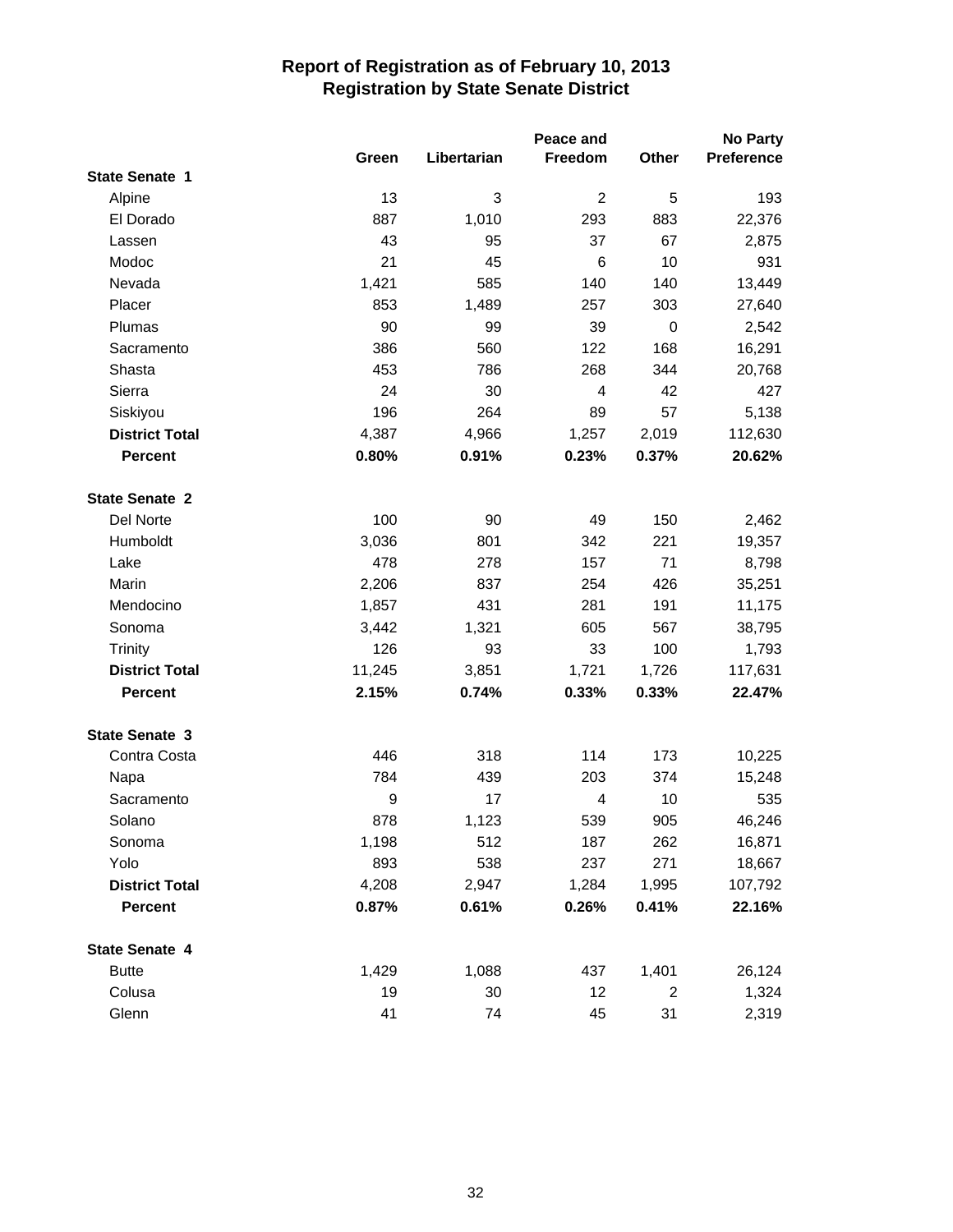|                       | <b>Total</b>      |                   |            | American    | <b>Americans</b> |
|-----------------------|-------------------|-------------------|------------|-------------|------------------|
|                       | <b>Registered</b> | <b>Democratic</b> | Republican | Independent | <b>Elect</b>     |
| Placer                | 74,391            | 21,509            | 34,516     | 1,685       | 4                |
| Sacramento            | 151,892           | 58,024            | 57,521     | 5,049       | 9                |
| Sutter                | 41,760            | 13,557            | 18,571     | 1,328       | 1                |
| Tehama                | 30,485            | 9,163             | 13,542     | 1,502       | $\pmb{0}$        |
| Yuba                  | 29,044            | 9,139             | 11,402     | 1,346       | $\overline{c}$   |
| <b>District Total</b> | 468,889           | 159,555           | 189,557    | 15,679      | 20               |
| <b>Percent</b>        |                   | 34.03%            | 40.43%     | 3.34%       | 0.00%            |
| <b>State Senate 5</b> |                   |                   |            |             |                  |
| Sacramento            | 11,542            | 3,976             | 4,782      | 422         | 0                |
| San Joaquin           | 293,957           | 128,530           | 107,147    | 7,553       | 12               |
| Stanislaus            | 112,453           | 45,334            | 43,300     | 3,173       | 8                |
| <b>District Total</b> | 417,952           | 177,840           | 155,229    | 11,148      | 20               |
| <b>Percent</b>        |                   | 42.55%            | 37.14%     | 2.67%       | 0.00%            |
| <b>State Senate 6</b> |                   |                   |            |             |                  |
| Sacramento            | 425,943           | 210,366           | 111,934    | 11,146      | 21               |
| Yolo                  | 23,141            | 10,347            | 6,019      | 810         | 0                |
| <b>District Total</b> | 449,084           | 220,713           | 117,953    | 11,956      | 21               |
| <b>Percent</b>        |                   | 49.15%            | 26.27%     | 2.66%       | 0.00%            |
| <b>State Senate 7</b> |                   |                   |            |             |                  |
| Alameda               | 117,969           | 46,496            | 36,858     | 3,345       | 5                |
| Contra Costa          | 375,208           | 170,683           | 108,781    | 10,112      | 11               |
| <b>District Total</b> | 493,177           | 217,179           | 145,639    | 13,457      | 16               |
| <b>Percent</b>        |                   | 44.04%            | 29.53%     | 2.73%       | 0.00%            |
| <b>State Senate 8</b> |                   |                   |            |             |                  |
| Amador                | 21,453            | 6,790             | 9,663      | 894         | 0                |
| Calaveras             | 28,763            | 8,841             | 12,221     | 1,310       | 3                |
| Fresno                | 274,284           | 98,801            | 115,757    | 7,580       | 9                |
| Inyo                  | 9,922             | 3,066             | 4,271      | 414         | 0                |
| Madera                | 16,556            | 4,182             | 8,710      | 597         | $\pmb{0}$        |
| Mariposa              | 10,613            | 3,156             | 4,751      | 459         | 1                |
| Mono                  | 6,000             | 1,970             | 2,167      | 248         | 0                |
| Sacramento            | 23,211            | 7,849             | 10,040     | 676         | 1                |
| Stanislaus            | 67,128            | 23,096            | 29,360     | 1,953       | 1                |
| Tulare                | 2,479             | 757               | 1,145      | 102         | 0                |
| Tuolumne              | 32,101            | 10,306            | 13,529     | 1,313       | 1                |
| <b>District Total</b> | 492,510           | 168,814           | 211,614    | 15,546      | 16               |
| <b>Percent</b>        |                   | 34.28%            | 42.97%     | 3.16%       | $0.00\%$         |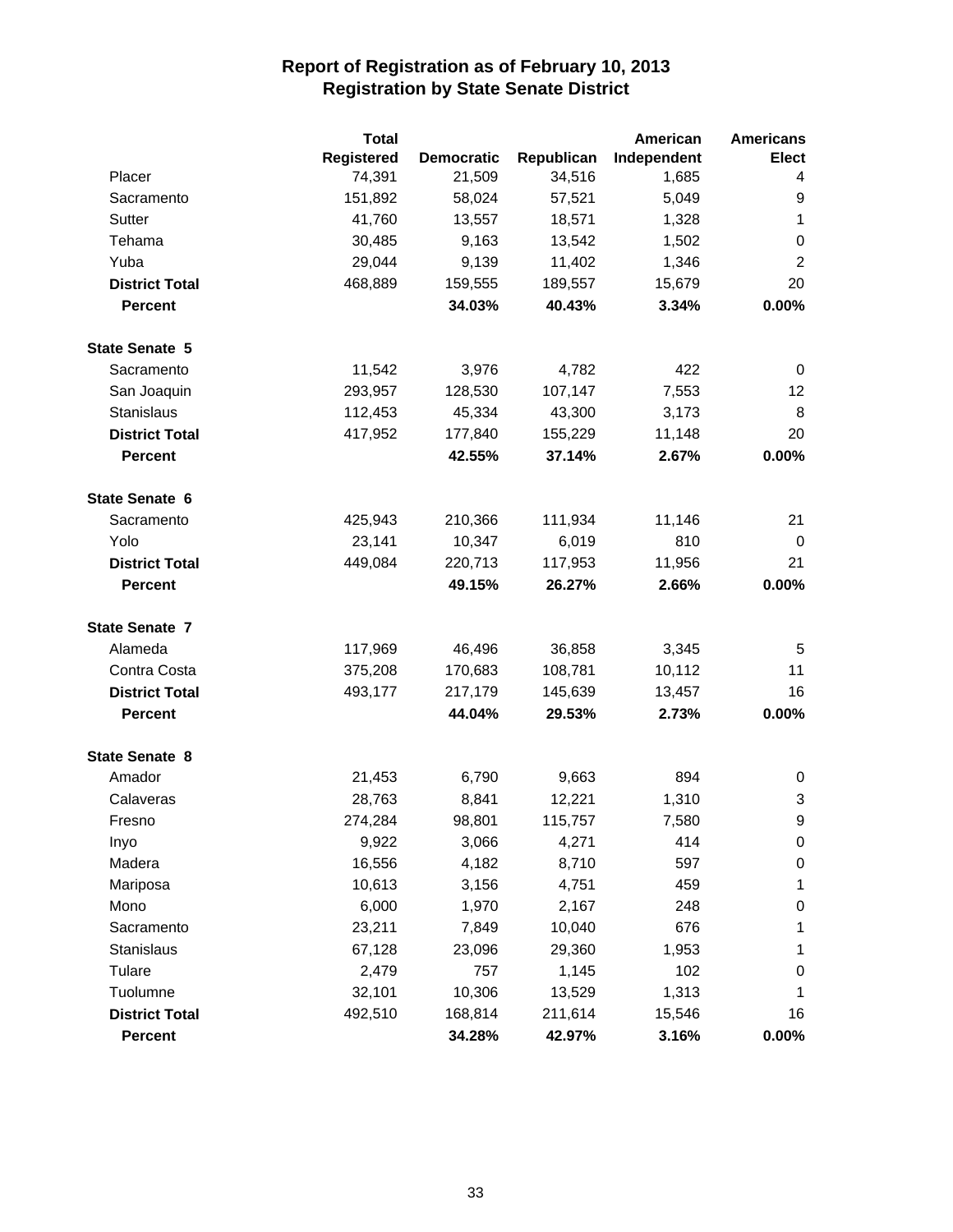|                       |       |             | Peace and      |       | <b>No Party</b>   |
|-----------------------|-------|-------------|----------------|-------|-------------------|
|                       | Green | Libertarian | <b>Freedom</b> | Other | <b>Preference</b> |
| Placer                | 263   | 768         | 102            | 107   | 15,437            |
| Sacramento            | 811   | 1,069       | 526            | 352   | 28,531            |
| Sutter                | 117   | 224         | 124            | 550   | 7,288             |
| Tehama                | 125   | 234         | 92             | 108   | 5,719             |
| Yuba                  | 139   | 220         | 110            | 28    | 6,658             |
| <b>District Total</b> | 2,944 | 3,707       | 1,448          | 2,579 | 93,400            |
| <b>Percent</b>        | 0.63% | 0.79%       | 0.31%          | 0.55% | 19.92%            |
| <b>State Senate 5</b> |       |             |                |       |                   |
| Sacramento            | 37    | 81          | 58             | 13    | 2,173             |
| San Joaquin           | 819   | 1,300       | 686            | 1,410 | 46,500            |
| Stanislaus            | 336   | 559         | 314            | 1,239 | 18,190            |
| <b>District Total</b> | 1,192 | 1,940       | 1,058          | 2,662 | 66,863            |
| <b>Percent</b>        | 0.29% | 0.46%       | 0.25%          | 0.64% | 16.00%            |
| State Senate 6        |       |             |                |       |                   |
| Sacramento            | 2,565 | 2,278       | 1,809          | 738   | 85,086            |
| Yolo                  | 151   | 133         | 139            | 133   | 5,409             |
| <b>District Total</b> | 2,716 | 2,411       | 1,948          | 871   | 90,495            |
| <b>Percent</b>        | 0.60% | 0.54%       | 0.43%          | 0.19% | 20.15%            |
| <b>State Senate 7</b> |       |             |                |       |                   |
| Alameda               | 480   | 736         | 191            | 6,752 | 23,106            |
| Contra Costa          | 1,604 | 2,064       | 632            | 973   | 80,348            |
| <b>District Total</b> | 2,084 | 2,800       | 823            | 7,725 | 103,454           |
| <b>Percent</b>        | 0.42% | 0.57%       | 0.17%          | 1.57% | 20.98%            |
| <b>State Senate 8</b> |       |             |                |       |                   |
| Amador                | 114   | 185         | 46             | 78    | 3,683             |
| Calaveras             | 261   | 348         | 94             | 211   | 5,474             |
| Fresno                | 1,158 | 1,393       | 615            | 3,319 | 45,652            |
| Inyo                  | 88    | 79          | 29             | 46    | 1,929             |
| Madera                | 115   | 115         | 29             | 68    | 2,740             |
| Mariposa              | 117   | 97          | 22             | 155   | 1,855             |
| Mono                  | 62    | 43          | 17             | 5     | 1,488             |
| Sacramento            | 70    | 170         | 52             | 39    | 4,314             |
| <b>Stanislaus</b>     | 227   | 348         | 162            | 761   | 11,220            |
| Tulare                | 18    | 18          | 15             | 10    | 414               |
| Tuolumne              | 248   | 248         | 100            | 68    | 6,288             |
| <b>District Total</b> | 2,478 | 3,044       | 1,181          | 4,760 | 85,057            |
| Percent               | 0.50% | 0.62%       | 0.24%          | 0.97% | 17.27%            |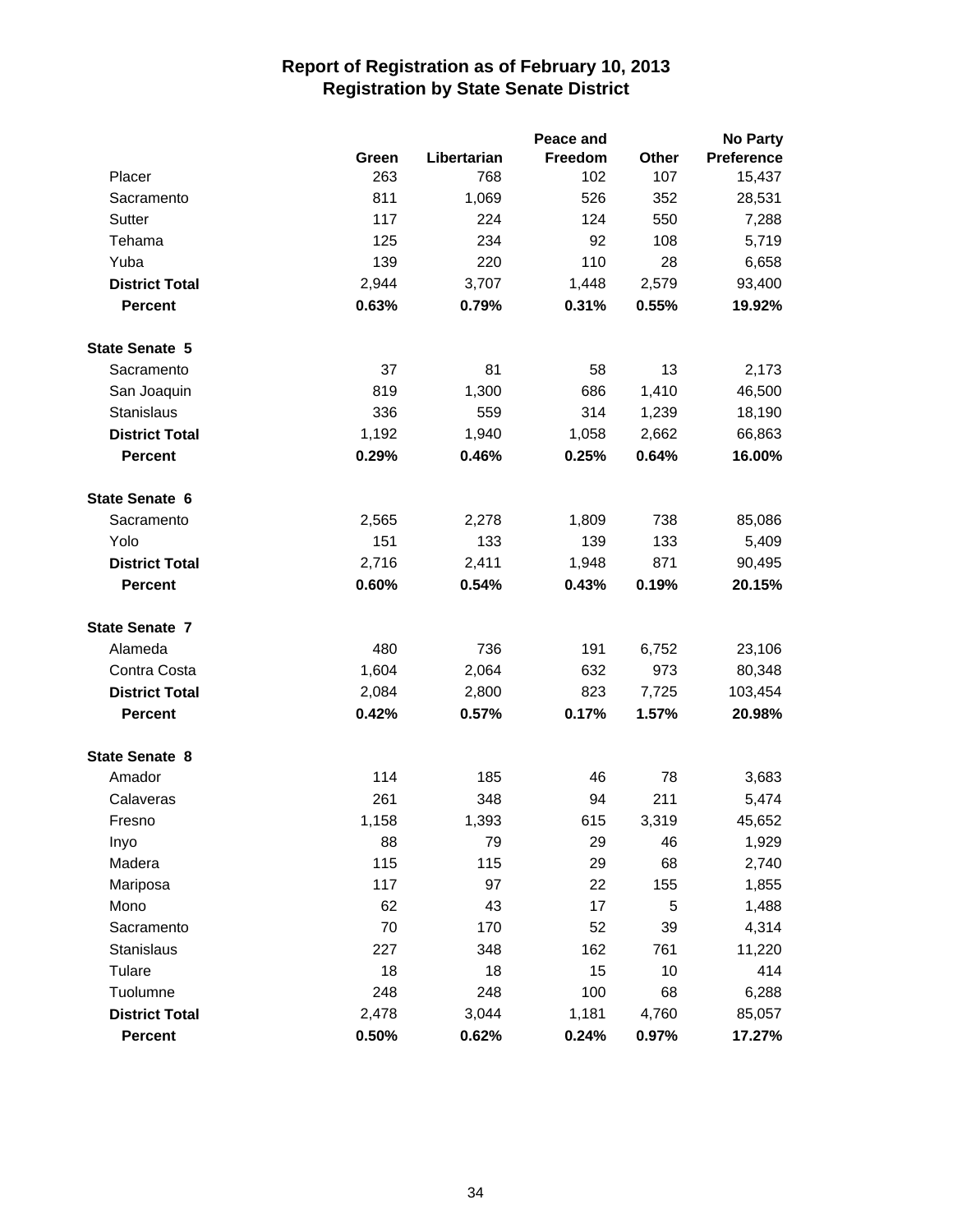|                        | <b>Total</b>      |                   |            | American    | <b>Americans</b>        |
|------------------------|-------------------|-------------------|------------|-------------|-------------------------|
|                        | <b>Registered</b> | <b>Democratic</b> | Republican | Independent | <b>Elect</b>            |
| <b>State Senate 9</b>  |                   |                   |            |             |                         |
| Alameda                | 406,550           | 259,535           | 31,021     | 6,812       | 43                      |
| Contra Costa           | 108,763           | 70,257            | 11,402     | 1,966       | 6                       |
| <b>District Total</b>  | 515,313           | 329,792           | 42,423     | 8,778       | 49                      |
| <b>Percent</b>         |                   | 64.00%            | 8.23%      | 1.70%       | 0.01%                   |
| <b>State Senate 10</b> |                   |                   |            |             |                         |
| Alameda                | 292,423           | 154,976           | 46,923     | 6,260       | 18                      |
| Santa Clara            | 128,210           | 57,915            | 24,720     | 2,773       | 10                      |
| <b>District Total</b>  | 420,633           | 212,891           | 71,643     | 9,033       | 28                      |
| <b>Percent</b>         |                   | 50.61%            | 17.03%     | 2.15%       | 0.01%                   |
| <b>State Senate 11</b> |                   |                   |            |             |                         |
| San Francisco          | 497,663           | 276,855           | 42,922     | 8,918       | 23                      |
| San Mateo              | 50,323            | 28,048            | 6,280      | 911         | 4                       |
| <b>District Total</b>  | 547,986           | 304,903           | 49,202     | 9,829       | 27                      |
| <b>Percent</b>         |                   | 55.64%            | 8.98%      | 1.79%       | 0.00%                   |
| <b>State Senate 12</b> |                   |                   |            |             |                         |
| Fresno                 | 43,171            | 17,230            | 16,894     | 1,229       | 3                       |
| Madera                 | 37,226            | 14,030            | 15,148     | 1,018       | 0                       |
| Merced                 | 98,874            | 43,981            | 32,767     | 3,016       | $\overline{2}$          |
| Monterey               | 69,974            | 42,542            | 12,978     | 1,242       | $\mathsf 3$             |
| San Benito             | 26,694            | 12,643            | 7,847      | 679         | $\mathbf{1}$            |
| Stanislaus             | 52,289            | 24,358            | 17,342     | 1,316       | 5                       |
| <b>District Total</b>  | 328,228           | 154,784           | 102,976    | 8,500       | 14                      |
| <b>Percent</b>         |                   | 47.16%            | 31.37%     | 2.59%       | 0.00%                   |
| <b>State Senate 13</b> |                   |                   |            |             |                         |
| San Mateo              | 310,463           | 157,086           | 63,645     | 6,782       | 10                      |
| Santa Clara            | 160,667           | 75,627            | 31,677     | 2,418       | 5                       |
| <b>District Total</b>  | 471,130           | 232,713           | 95,322     | 9,200       | 15                      |
| Percent                |                   | 49.39%            | 20.23%     | 1.95%       | 0.00%                   |
| <b>State Senate 14</b> |                   |                   |            |             |                         |
| Fresno                 | 97,821            | 50,882            | 25,859     | 2,043       | 3                       |
| Kern                   | 73,001            | 42,955            | 15,283     | 1,562       | 3                       |
| Kings                  | 48,485            | 17,336            | 21,893     | 1,236       | $\overline{\mathbf{c}}$ |
| Tulare                 | 54,484            | 21,217            | 20,652     | 1,672       | 3                       |
| <b>District Total</b>  | 273,791           | 132,390           | 83,687     | 6,513       | 11                      |
| Percent                |                   | 48.35%            | 30.57%     | 2.38%       | $0.00\%$                |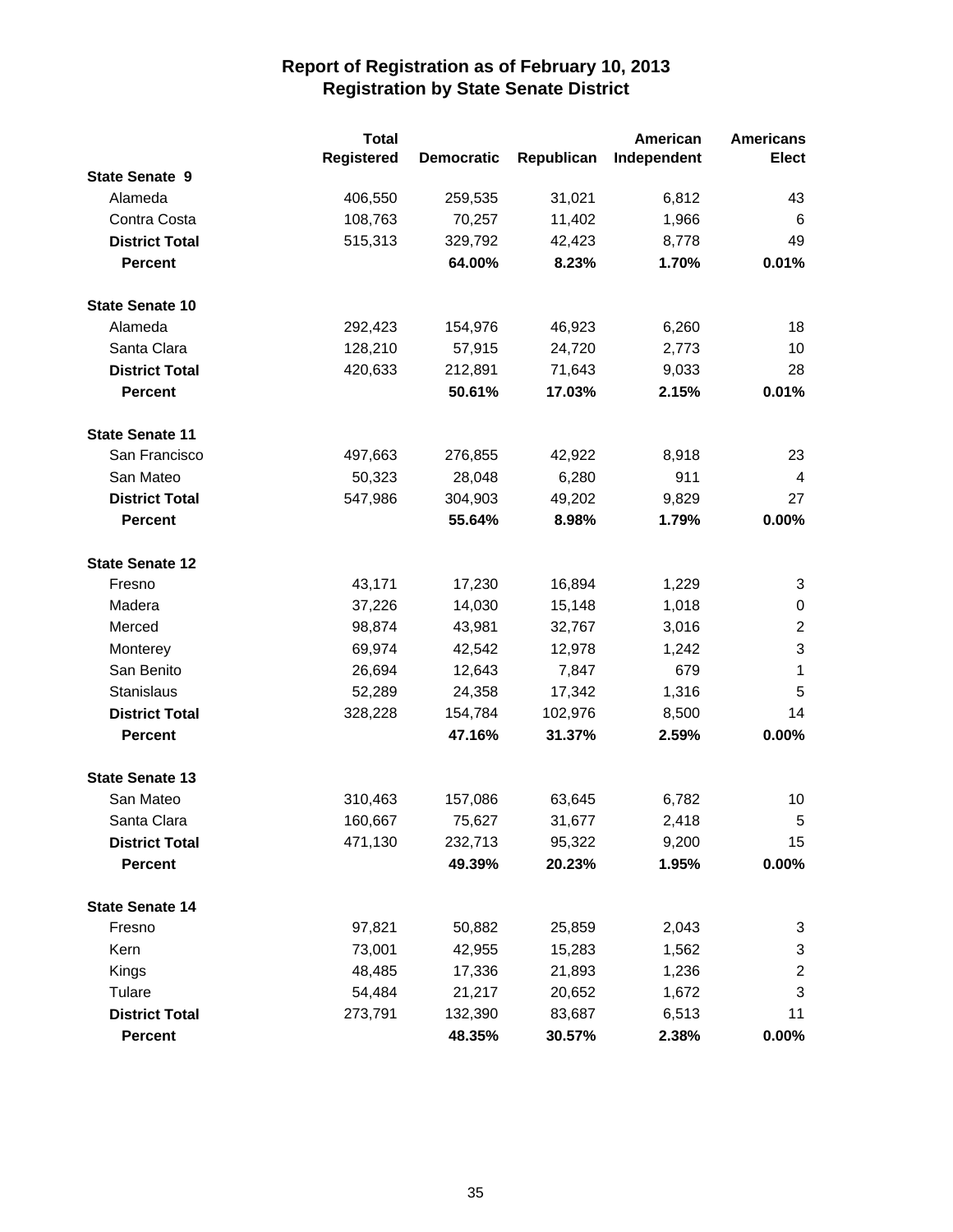|                        |       | Peace and   |         |        |            |
|------------------------|-------|-------------|---------|--------|------------|
|                        | Green | Libertarian | Freedom | Other  | Preference |
| <b>State Senate 9</b>  |       |             |         |        |            |
| Alameda                | 7,833 | 1,748       | 1,815   | 25,715 | 72,028     |
| Contra Costa           | 1,228 | 435         | 375     | 309    | 22,785     |
| <b>District Total</b>  | 9,061 | 2,183       | 2,190   | 26,024 | 94,813     |
| <b>Percent</b>         | 1.76% | 0.42%       | 0.42%   | 5.05%  | 18.40%     |
| <b>State Senate 10</b> |       |             |         |        |            |
| Alameda                | 1,602 | 1,341       | 870     | 16,609 | 63,824     |
| Santa Clara            | 590   | 688         | 354     | 253    | 40,907     |
| <b>District Total</b>  | 2,192 | 2,029       | 1,224   | 16,862 | 104,731    |
| <b>Percent</b>         | 0.52% | 0.48%       | 0.29%   | 4.01%  | 24.90%     |
| <b>State Senate 11</b> |       |             |         |        |            |
| San Francisco          | 8,215 | 3,028       | 1,727   | 1,284  | 154,691    |
| San Mateo              | 249   | 169         | 133     | 113    | 14,416     |
| <b>District Total</b>  | 8,464 | 3,197       | 1,860   | 1,397  | 169,107    |
| <b>Percent</b>         | 1.54% | 0.58%       | 0.34%   | 0.25%  | 30.86%     |
| <b>State Senate 12</b> |       |             |         |        |            |
| Fresno                 | 91    | 188         | 118     | 456    | 6,962      |
| Madera                 | 93    | 149         | 102     | 123    | 6,563      |
| Merced                 | 568   | 483         | 318     | 180    | 17,559     |
| Monterey               | 220   | 238         | 182     | 87     | 12,482     |
| San Benito             | 144   | 143         | 73      | 46     | 5,118      |
| <b>Stanislaus</b>      | 135   | 237         | 206     | 437    | 8,253      |
| <b>District Total</b>  | 1,251 | 1,438       | 999     | 1,329  | 56,937     |
| <b>Percent</b>         | 0.38% | 0.44%       | 0.30%   | 0.40%  | 17.35%     |
| <b>State Senate 13</b> |       |             |         |        |            |
| San Mateo              | 2,272 | 1,683       | 602     | 641    | 77,742     |
| Santa Clara            | 1,047 | 1,049       | 203     | 275    | 48,366     |
| <b>District Total</b>  | 3,319 | 2,732       | 805     | 916    | 126,108    |
| <b>Percent</b>         | 0.70% | 0.58%       | 0.17%   | 0.19%  | 26.77%     |
| <b>State Senate 14</b> |       |             |         |        |            |
| Fresno                 | 343   | 361         | 364     | 995    | 16,971     |
| Kern                   | 103   | 225         | 287     | 91     | 12,492     |
| Kings                  | 94    | 214         | 86      | 161    | 7,463      |
| Tulare                 | 132   | 245         | 219     | 102    | 10,242     |
| <b>District Total</b>  | 672   | 1,045       | 956     | 1,349  | 47,168     |
| Percent                | 0.25% | 0.38%       | 0.35%   | 0.49%  | 17.23%     |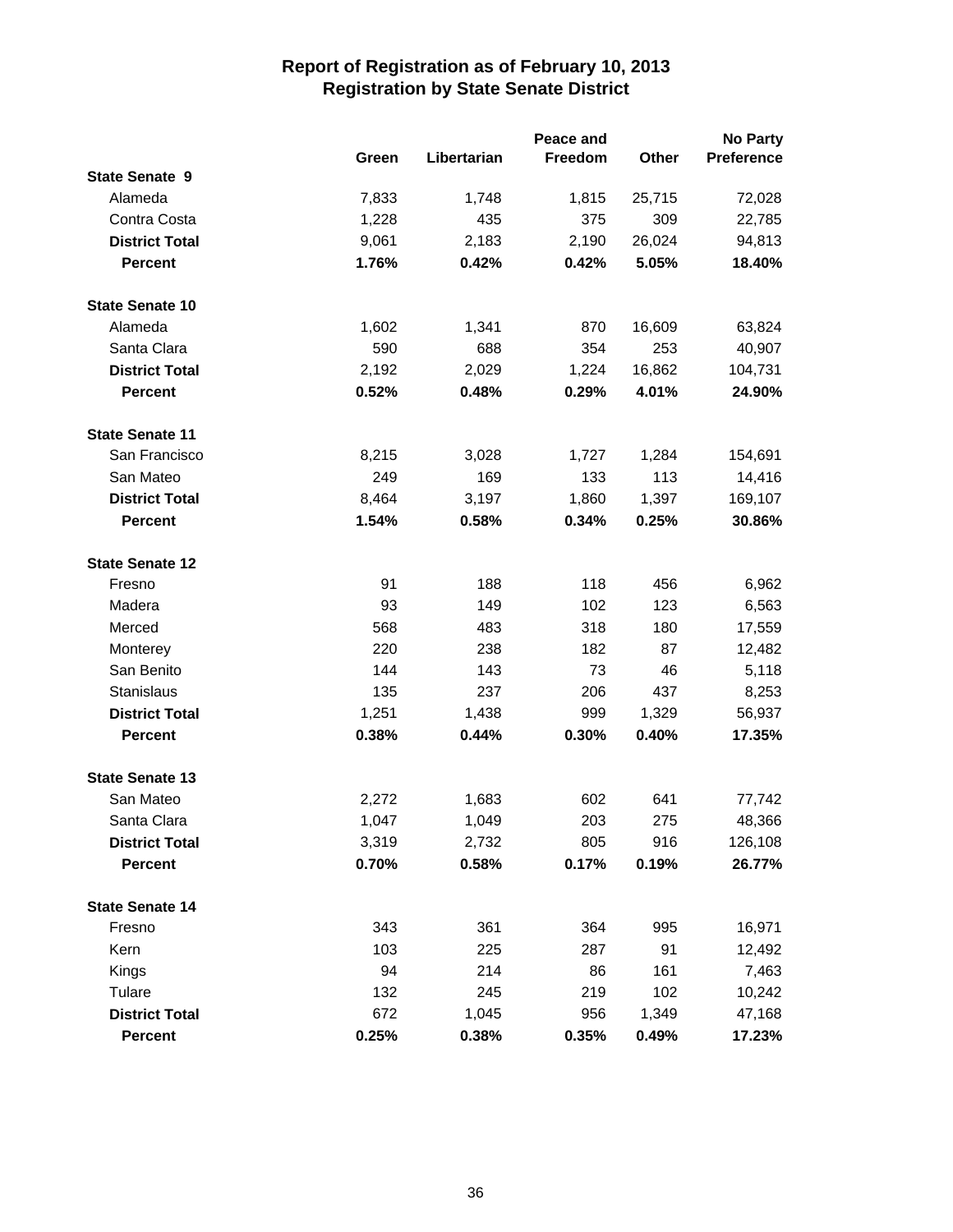|                        | <b>Total</b> |                   |            | American    | <b>Americans</b> |
|------------------------|--------------|-------------------|------------|-------------|------------------|
|                        | Registered   | <b>Democratic</b> | Republican | Independent | <b>Elect</b>     |
| <b>State Senate 15</b> |              |                   |            |             |                  |
| Santa Clara            | 433,381      | 196,388           | 96,174     | 9,299       | 15               |
| <b>District Total</b>  | 433,381      | 196,388           | 96,174     | 9,299       | 15               |
| <b>Percent</b>         |              | 45.32%            | 22.19%     | 2.15%       | 0.00%            |
| <b>State Senate 16</b> |              |                   |            |             |                  |
| Kern                   | 259,710      | 75,581            | 121,383    | 9,375       | 9                |
| San Bernardino         | 57,038       | 17,612            | 22,867     | 3,029       | $\overline{2}$   |
| Tulare                 | 87,900       | 27,209            | 41,539     | 3,052       | 10               |
| <b>District Total</b>  | 404,648      | 120,402           | 185,789    | 15,456      | 21               |
| <b>Percent</b>         |              | 29.75%            | 45.91%     | 3.82%       | 0.01%            |
| <b>State Senate 17</b> |              |                   |            |             |                  |
| Monterey               | 98,271       | 44,498            | 27,743     | 2,685       | 9                |
| San Luis Obispo        | 156,516      | 52,937            | 61,640     | 4,303       | 4                |
| Santa Clara            | 95,052       | 43,049            | 24,697     | 2,519       | 6                |
| Santa Cruz             | 158,244      | 85,812            | 26,051     | 3,699       | 4                |
| <b>District Total</b>  | 508,083      | 226,296           | 140,131    | 13,206      | 23               |
| <b>Percent</b>         |              | 44.54%            | 27.58%     | 2.60%       | 0.00%            |
| <b>State Senate 18</b> |              |                   |            |             |                  |
| Los Angeles            | 413,992      | 219,260           | 73,083     | 9,847       | 1,052            |
| <b>District Total</b>  | 413,992      | 219,260           | 73,083     | 9,847       | 1,052            |
| <b>Percent</b>         |              | 52.96%            | 17.65%     | 2.38%       | 0.25%            |
| <b>State Senate 19</b> |              |                   |            |             |                  |
| Santa Barbara          | 197,675      | 81,778            | 60,811     | 5,053       | 5                |
| Ventura                | 239,842      | 105,824           | 73,540     | 5,961       | 5                |
| <b>District Total</b>  | 437,517      | 187,602           | 134,351    | 11,014      | 10               |
| <b>Percent</b>         |              | 42.88%            | 30.71%     | 2.52%       | 0.00%            |
| <b>State Senate 20</b> |              |                   |            |             |                  |
| Los Angeles            | 58,866       | 30,640            | 11,927     | 1,324       | 11               |
| San Bernardino         | 295,266      | 141,028           | 80,150     | 8,245       | 38               |
| <b>District Total</b>  | 354,132      | 171,668           | 92,077     | 9,569       | 49               |
| <b>Percent</b>         |              | 48.48%            | 26.00%     | 2.70%       | 0.01%            |
| <b>State Senate 21</b> |              |                   |            |             |                  |
| Los Angeles            | 290,239      | 106,897           | 110,092    | 10,179      | 57               |
| San Bernardino         | 137,317      | 49,593            | 51,370     | 6,393       | 7                |
| <b>District Total</b>  | 427,556      | 156,490           | 161,462    | 16,572      | 64               |
| Percent                |              | 36.60%            | 37.76%     | 3.88%       | 0.01%            |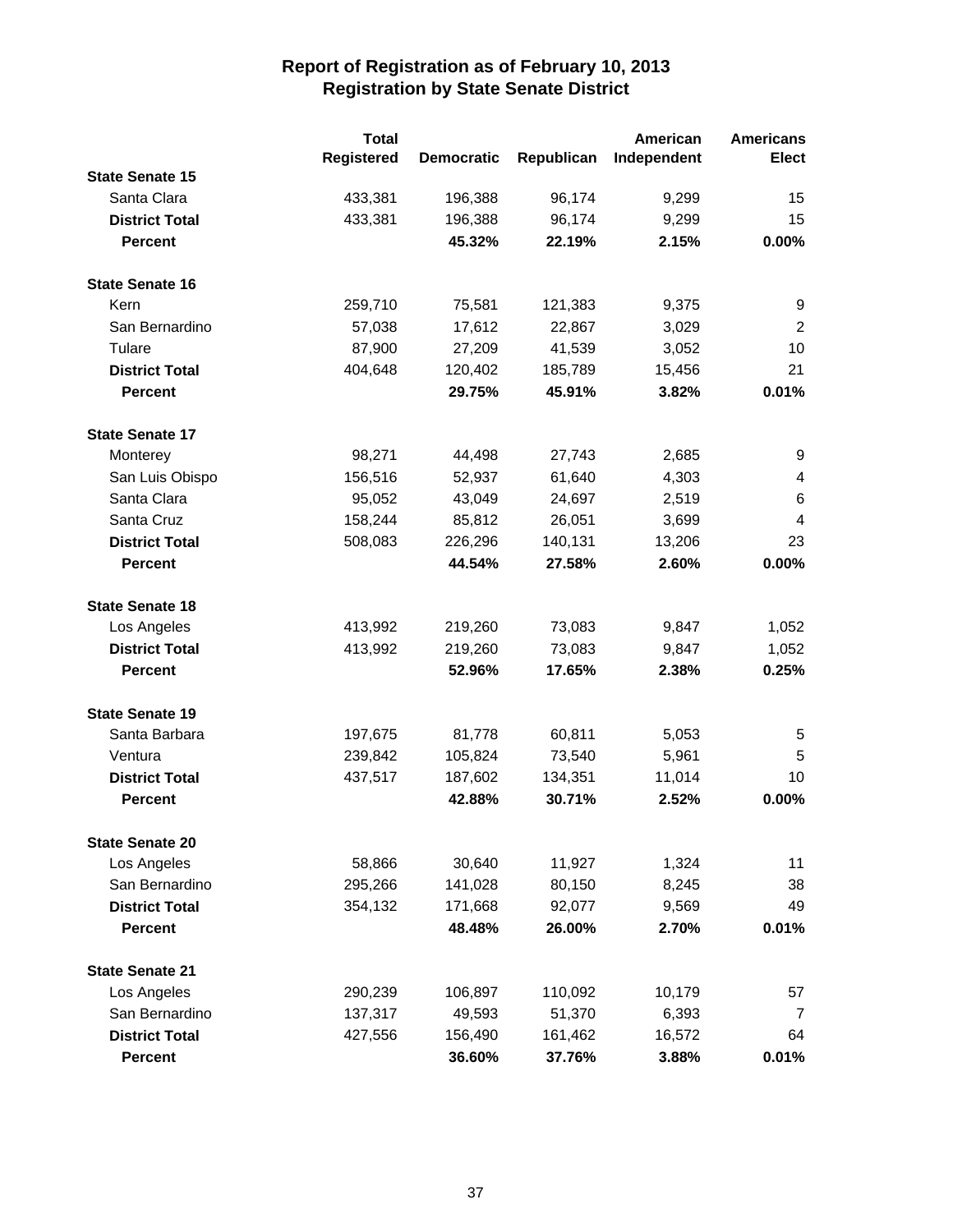|                        |       | Peace and   |         |        |            |
|------------------------|-------|-------------|---------|--------|------------|
|                        | Green | Libertarian | Freedom | Other  | Preference |
| <b>State Senate 15</b> |       |             |         |        |            |
| Santa Clara            | 2,234 | 2,521       | 1,142   | 855    | 124,753    |
| <b>District Total</b>  | 2,234 | 2,521       | 1,142   | 855    | 124,753    |
| <b>Percent</b>         | 0.52% | 0.58%       | 0.26%   | 0.20%  | 28.79%     |
| <b>State Senate 16</b> |       |             |         |        |            |
| Kern                   | 728   | 1,722       | 639     | 283    | 49,990     |
| San Bernardino         | 274   | 468         | 200     | 189    | 12,397     |
| Tulare                 | 324   | 474         | 220     | 153    | 14,919     |
| <b>District Total</b>  | 1,326 | 2,664       | 1,059   | 625    | 77,306     |
| <b>Percent</b>         | 0.33% | 0.66%       | 0.26%   | 0.15%  | 19.10%     |
| <b>State Senate 17</b> |       |             |         |        |            |
| Monterey               | 909   | 614         | 210     | 154    | 21,449     |
| San Luis Obispo        | 1,394 | 1,303       | 327     | 1,846  | 32,762     |
| Santa Clara            | 455   | 585         | 251     | 159    | 23,331     |
| Santa Cruz             | 3,145 | 1,388       | 555     | 1,483  | 36,107     |
| <b>District Total</b>  | 5,903 | 3,890       | 1,343   | 3,642  | 113,649    |
| <b>Percent</b>         | 1.16% | 0.77%       | 0.26%   | 0.72%  | 22.37%     |
| <b>State Senate 18</b> |       |             |         |        |            |
| Los Angeles            | 2,469 | 2,480       | 2,110   | 25,486 | 78,205     |
| <b>District Total</b>  | 2,469 | 2,480       | 2,110   | 25,486 | 78,205     |
| <b>Percent</b>         | 0.60% | 0.60%       | 0.51%   | 6.16%  | 18.89%     |
| <b>State Senate 19</b> |       |             |         |        |            |
| Santa Barbara          | 1,480 | 1,339       | 427     | 2,046  | 44,736     |
| Ventura                | 1,523 | 1,387       | 623     | 3,074  | 47,905     |
| <b>District Total</b>  | 3,003 | 2,726       | 1,050   | 5,120  | 92,641     |
| <b>Percent</b>         | 0.69% | 0.62%       | 0.24%   | 1.17%  | 21.17%     |
| <b>State Senate 20</b> |       |             |         |        |            |
| Los Angeles            | 266   | 283         | 672     | 3,406  | 10,337     |
| San Bernardino         | 926   | 1,416       | 1,415   | 550    | 61,498     |
| <b>District Total</b>  | 1,192 | 1,699       | 2,087   | 3,956  | 71,835     |
| <b>Percent</b>         | 0.34% | 0.48%       | 0.59%   | 1.12%  | 20.28%     |
| <b>State Senate 21</b> |       |             |         |        |            |
| Los Angeles            | 972   | 1,725       | 852     | 14,217 | 45,248     |
| San Bernardino         | 395   | 842         | 472     | 373    | 27,872     |
| <b>District Total</b>  | 1,367 | 2,567       | 1,324   | 14,590 | 73,120     |
| <b>Percent</b>         | 0.32% | 0.60%       | 0.31%   | 3.41%  | 17.10%     |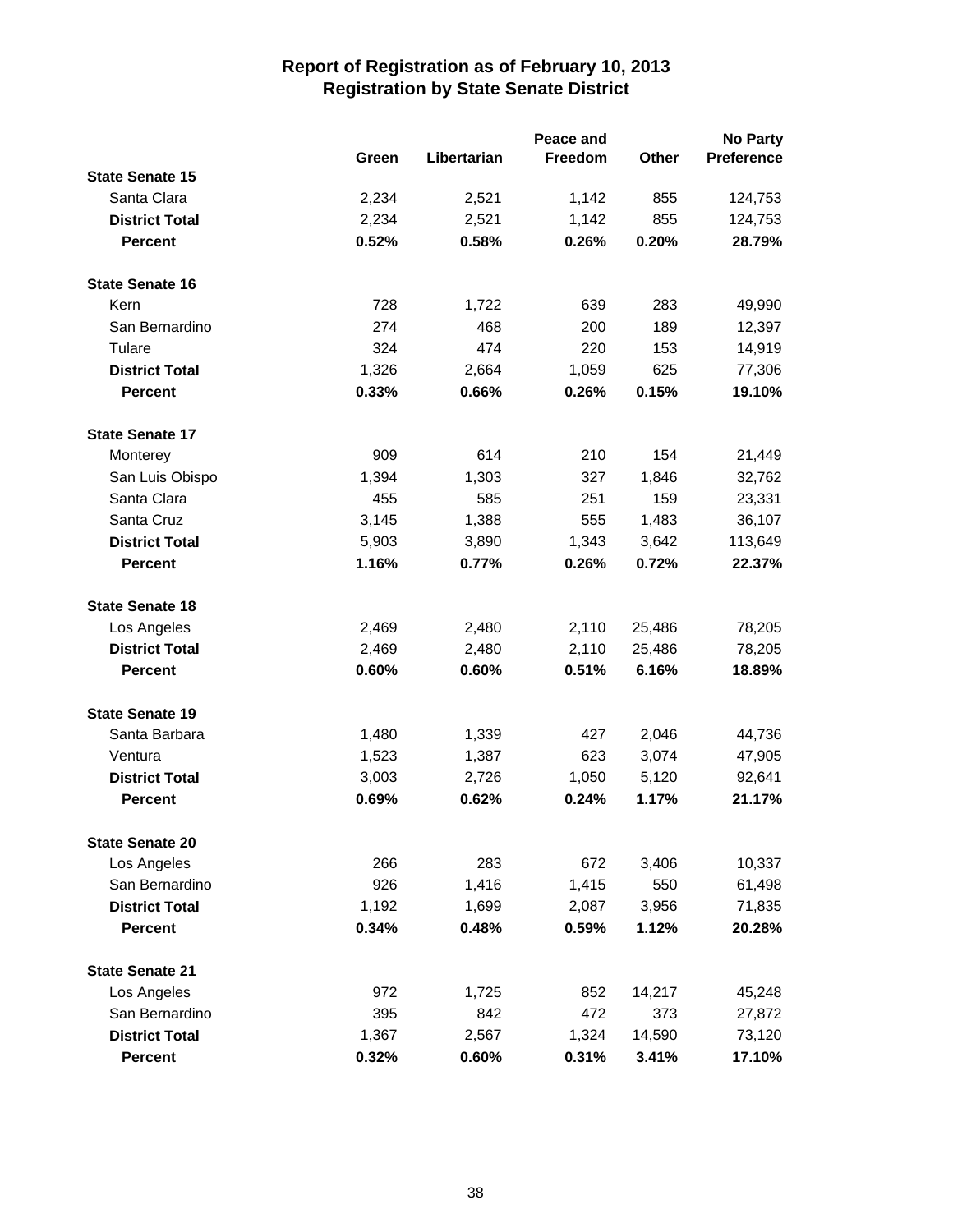|                        | <b>Total</b>      |                   |            | American    | <b>Americans</b> |
|------------------------|-------------------|-------------------|------------|-------------|------------------|
|                        | <b>Registered</b> | <b>Democratic</b> | Republican | Independent | <b>Elect</b>     |
| <b>State Senate 22</b> |                   |                   |            |             |                  |
| Los Angeles            | 405,509           | 188,199           | 92,102     | 8,628       | 131              |
| <b>District Total</b>  | 405,509           | 188,199           | 92,102     | 8,628       | 131              |
| <b>Percent</b>         |                   | 46.41%            | 22.71%     | 2.13%       | 0.03%            |
| <b>State Senate 23</b> |                   |                   |            |             |                  |
| Los Angeles            | 34                | 5                 | 18         | 3           | 0                |
| Riverside              | 143,334           | 47,624            | 61,265     | 5,400       | 8                |
| San Bernardino         | 299,764           | 104,651           | 120,644    | 11,092      | 13               |
| <b>District Total</b>  | 443,132           | 152,280           | 181,927    | 16,495      | 21               |
| <b>Percent</b>         |                   | 34.36%            | 41.05%     | 3.72%       | 0.00%            |
| <b>State Senate 24</b> |                   |                   |            |             |                  |
| Los Angeles            | 357,461           | 208,977           | 41,197     | 6,511       | 162              |
| <b>District Total</b>  | 357,461           | 208,977           | 41,197     | 6,511       | 162              |
| <b>Percent</b>         |                   | 58.46%            | 11.52%     | 1.82%       | 0.05%            |
| <b>State Senate 25</b> |                   |                   |            |             |                  |
| Los Angeles            | 503,574           | 212,241           | 152,368    | 11,633      | 64               |
| San Bernardino         | 40,943            | 14,202            | 16,946     | 1,249       | 3                |
| <b>District Total</b>  | 544,517           | 226,443           | 169,314    | 12,882      | 67               |
| <b>Percent</b>         |                   | 41.59%            | 31.09%     | 2.37%       | 0.01%            |
| <b>State Senate 26</b> |                   |                   |            |             |                  |
| Los Angeles            | 618,384           | 287,752           | 147,854    | 13,996      | 77               |
| <b>District Total</b>  | 618,384           | 287,752           | 147,854    | 13,996      | 77               |
| <b>Percent</b>         |                   | 46.53%            | 23.91%     | 2.26%       | 0.01%            |
| <b>State Senate 27</b> |                   |                   |            |             |                  |
| Los Angeles            | 354,868           | 163,801           | 99,387     | 8,329       | 69               |
| Ventura                | 191,312           | 60,638            | 81,640     | 5,111       | 8                |
| <b>District Total</b>  | 546,180           | 224,439           | 181,027    | 13,440      | 77               |
| <b>Percent</b>         |                   | 41.09%            | 33.14%     | 2.46%       | 0.01%            |
| <b>State Senate 28</b> |                   |                   |            |             |                  |
| Riverside              | 399,872           | 135,924           | 168,388    | 12,652      | 19               |
| <b>District Total</b>  | 399,872           | 135,924           | 168,388    | 12,652      | 19               |
| Percent                |                   | 33.99%            | 42.11%     | 3.16%       | $0.00\%$         |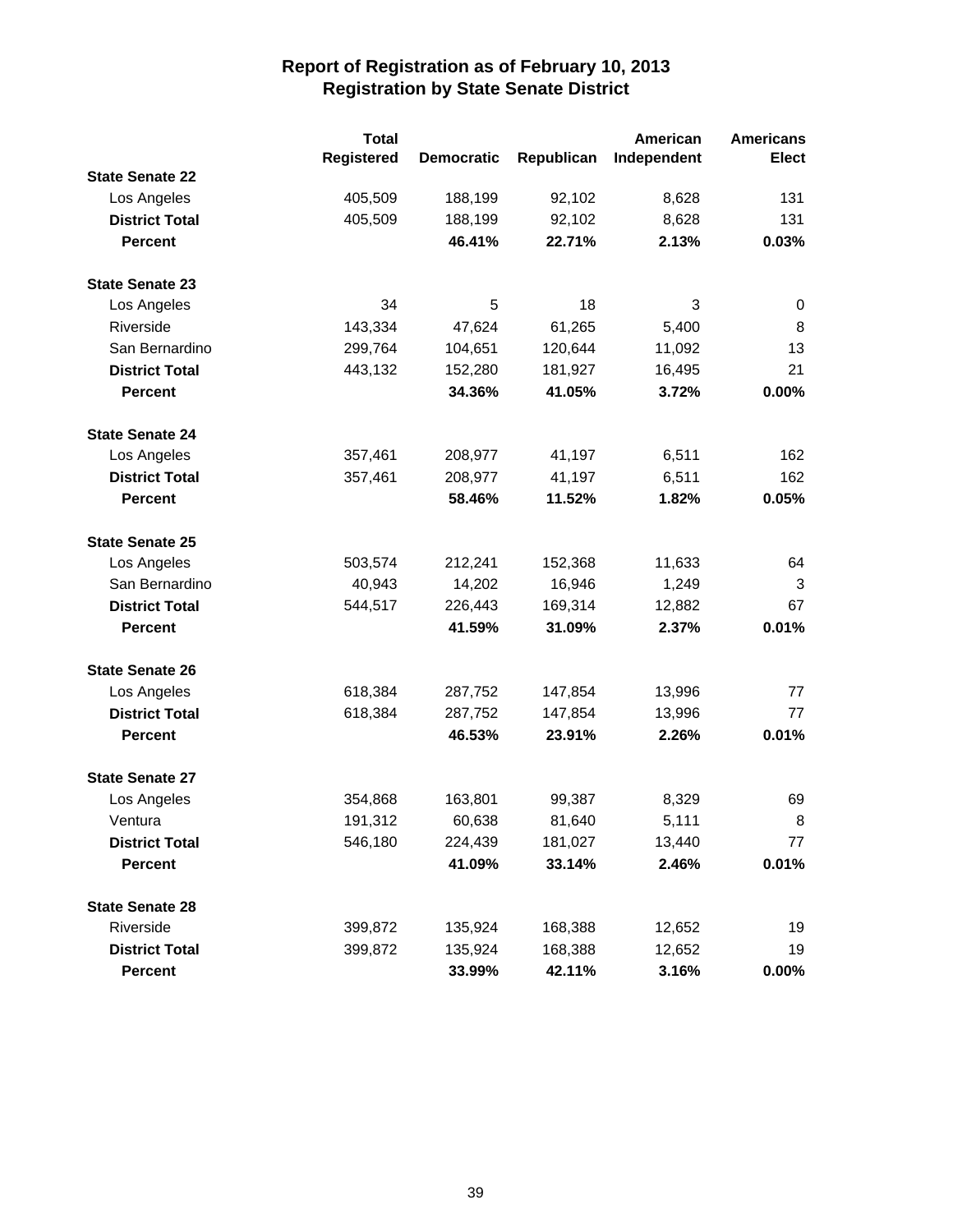|                        |       |             | Peace and |                | <b>No Party</b> |
|------------------------|-------|-------------|-----------|----------------|-----------------|
|                        | Green | Libertarian | Freedom   | Other          | Preference      |
| <b>State Senate 22</b> |       |             |           |                |                 |
| Los Angeles            | 1,472 | 1,759       | 2,684     | 19,906         | 90,628          |
| <b>District Total</b>  | 1,472 | 1,759       | 2,684     | 19,906         | 90,628          |
| <b>Percent</b>         | 0.36% | 0.43%       | 0.66%     | 4.91%          | 22.35%          |
| <b>State Senate 23</b> |       |             |           |                |                 |
| Los Angeles            | 0     | 0           | 0         | $\overline{2}$ | 6               |
| Riverside              | 381   | 808         | 363       | 1,244          | 26,241          |
| San Bernardino         | 1,275 | 1,939       | 909       | 689            | 58,552          |
| <b>District Total</b>  | 1,656 | 2,747       | 1,272     | 1,935          | 84,799          |
| <b>Percent</b>         | 0.37% | 0.62%       | 0.29%     | 0.44%          | 19.14%          |
| <b>State Senate 24</b> |       |             |           |                |                 |
| Los Angeles            | 2,704 | 1,887       | 3,008     | 23,225         | 69,790          |
| <b>District Total</b>  | 2,704 | 1,887       | 3,008     | 23,225         | 69,790          |
| <b>Percent</b>         | 0.76% | 0.53%       | 0.84%     | 6.50%          | 19.52%          |
| <b>State Senate 25</b> |       |             |           |                |                 |
| Los Angeles            | 2,933 | 3,135       | 1,874     | 25,018         | 94,308          |
| San Bernardino         | 197   | 241         | 107       | 68             | 7,930           |
| <b>District Total</b>  | 3,130 | 3,376       | 1,981     | 25,086         | 102,238         |
| <b>Percent</b>         | 0.57% | 0.62%       | 0.36%     | 4.61%          | 18.78%          |
| <b>State Senate 26</b> |       |             |           |                |                 |
| Los Angeles            | 4,101 | 4,203       | 1,709     | 39,762         | 118,930         |
| <b>District Total</b>  | 4,101 | 4,203       | 1,709     | 39,762         | 118,930         |
| <b>Percent</b>         | 0.66% | 0.68%       | 0.28%     | 6.43%          | 19.23%          |
| <b>State Senate 27</b> |       |             |           |                |                 |
| Los Angeles            | 1,856 | 2,126       | 1,153     | 17,418         | 60,729          |
| Ventura                | 801   | 1,313       | 303       | 2,659          | 38,839          |
| <b>District Total</b>  | 2,657 | 3,439       | 1,456     | 20,077         | 99,568          |
| <b>Percent</b>         | 0.49% | 0.63%       | 0.27%     | 3.68%          | 18.23%          |
| <b>State Senate 28</b> |       |             |           |                |                 |
| Riverside              | 1,125 | 2,263       | 836       | 3,367          | 75,298          |
| <b>District Total</b>  | 1,125 | 2,263       | 836       | 3,367          | 75,298          |
| Percent                | 0.28% | 0.57%       | 0.21%     | 0.84%          | 18.83%          |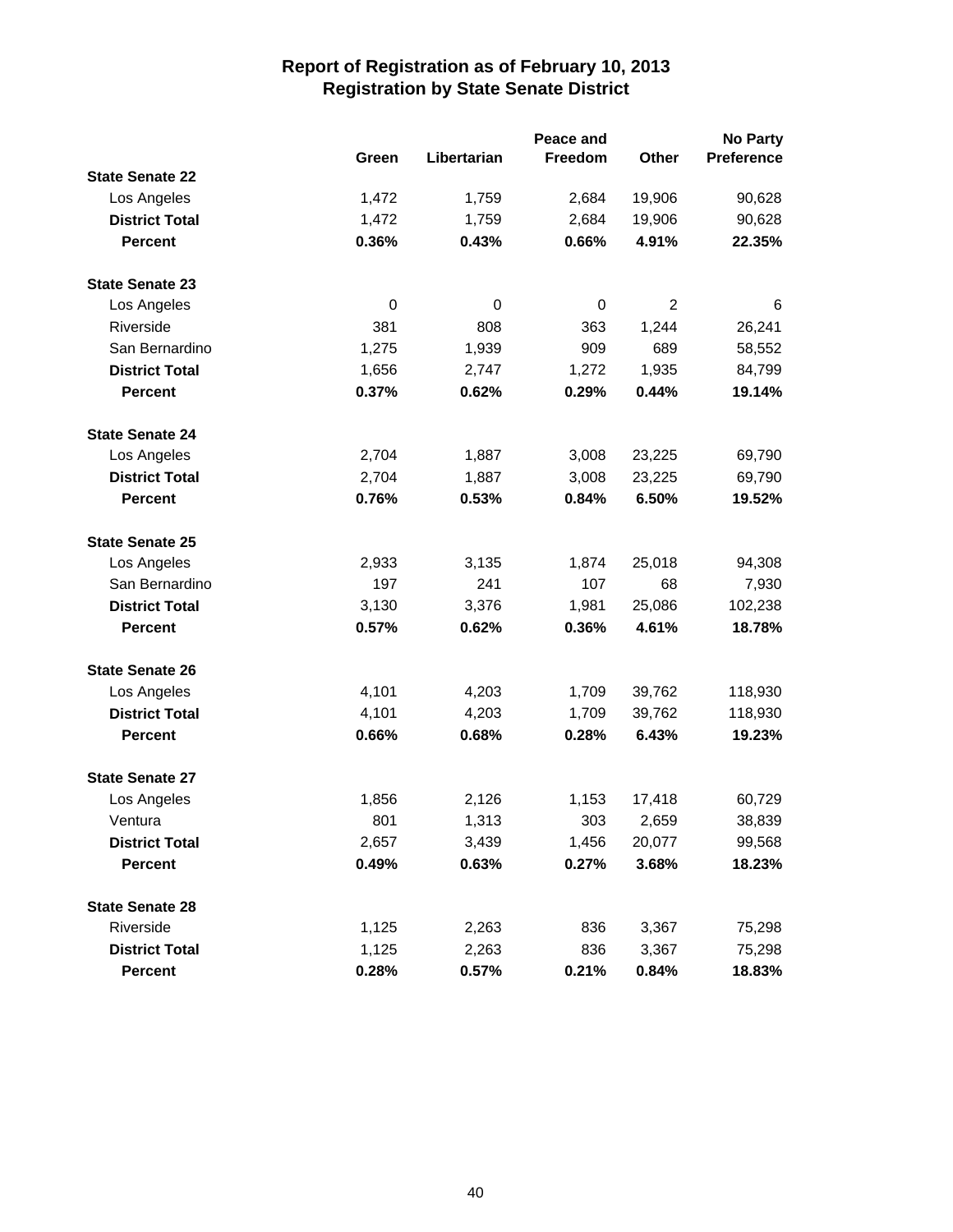|                        | <b>Total</b> |                   |            | American    | <b>Americans</b> |
|------------------------|--------------|-------------------|------------|-------------|------------------|
|                        | Registered   | <b>Democratic</b> | Republican | Independent | <b>Elect</b>     |
| <b>State Senate 29</b> |              |                   |            |             |                  |
| Los Angeles            | 88,764       | 31,902            | 25,447     | 1,843       | 9                |
| Orange                 | 294,457      | 99,235            | 118,926    | 7,413       | 46               |
| San Bernardino         | 39,309       | 12,517            | 15,968     | 1,113       | 5                |
| <b>District Total</b>  | 422,530      | 143,654           | 160,341    | 10,369      | 60               |
| <b>Percent</b>         |              | 34.00%            | 37.95%     | 2.45%       | 0.01%            |
| <b>State Senate 30</b> |              |                   |            |             |                  |
| Los Angeles            | 456,627      | 307,157           | 38,831     | 8,774       | 216              |
| <b>District Total</b>  | 456,627      | 307,157           | 38,831     | 8,774       | 216              |
| <b>Percent</b>         |              | 67.27%            | 8.50%      | 1.92%       | 0.05%            |
| <b>State Senate 31</b> |              |                   |            |             |                  |
| Riverside              | 390,750      | 157,384           | 148,121    | 9,761       | 26               |
| <b>District Total</b>  | 390,750      | 157,384           | 148,121    | 9,761       | 26               |
| <b>Percent</b>         |              | 40.28%            | 37.91%     | 2.50%       | 0.01%            |
| <b>State Senate 32</b> |              |                   |            |             |                  |
| Los Angeles            | 443,800      | 217,334           | 114,508    | 9,738       | 233              |
| Orange                 | 23,021       | 9,508             | 7,232      | 558         | 5                |
| <b>District Total</b>  | 466,821      | 226,842           | 121,740    | 10,296      | 238              |
| <b>Percent</b>         |              | 48.59%            | 26.08%     | 2.21%       | 0.05%            |
| <b>State Senate 33</b> |              |                   |            |             |                  |
| Los Angeles            | 383,428      | 221,391           | 59,680     | 8,263       | 268              |
| <b>District Total</b>  | 383,428      | 221,391           | 59,680     | 8,263       | 268              |
| <b>Percent</b>         |              | 57.74%            | 15.56%     | 2.16%       | 0.07%            |
| <b>State Senate 34</b> |              |                   |            |             |                  |
| Los Angeles            | 45,143       | 17,681            | 16,322     | 1,179       | $\mathbf 1$      |
| Orange                 | 326,193      | 125,074           | 116,611    | 7,682       | 99               |
| <b>District Total</b>  | 371,336      | 142,755           | 132,933    | 8,861       | 100              |
| <b>Percent</b>         |              | 38.44%            | 35.80%     | 2.39%       | 0.03%            |
| <b>State Senate 35</b> |              |                   |            |             |                  |
| Los Angeles            | 444,714      | 273,242           | 65,691     | 8,808       | 233              |
| <b>District Total</b>  | 444,714      | 273,242           | 65,691     | 8,808       | 233              |
| <b>Percent</b>         |              | 61.44%            | 14.77%     | 1.98%       | 0.05%            |
| <b>State Senate 36</b> |              |                   |            |             |                  |
| Orange                 | 260,722      | 66,255            | 126,375    | 7,861       | 36               |
| San Diego              | 238,656      | 72,918            | 92,738     | 8,546       | 19               |
| <b>District Total</b>  | 499,378      | 139,173           | 219,113    | 16,407      | 55               |
| <b>Percent</b>         |              | 27.87%            | 43.88%     | 3.29%       | 0.01%            |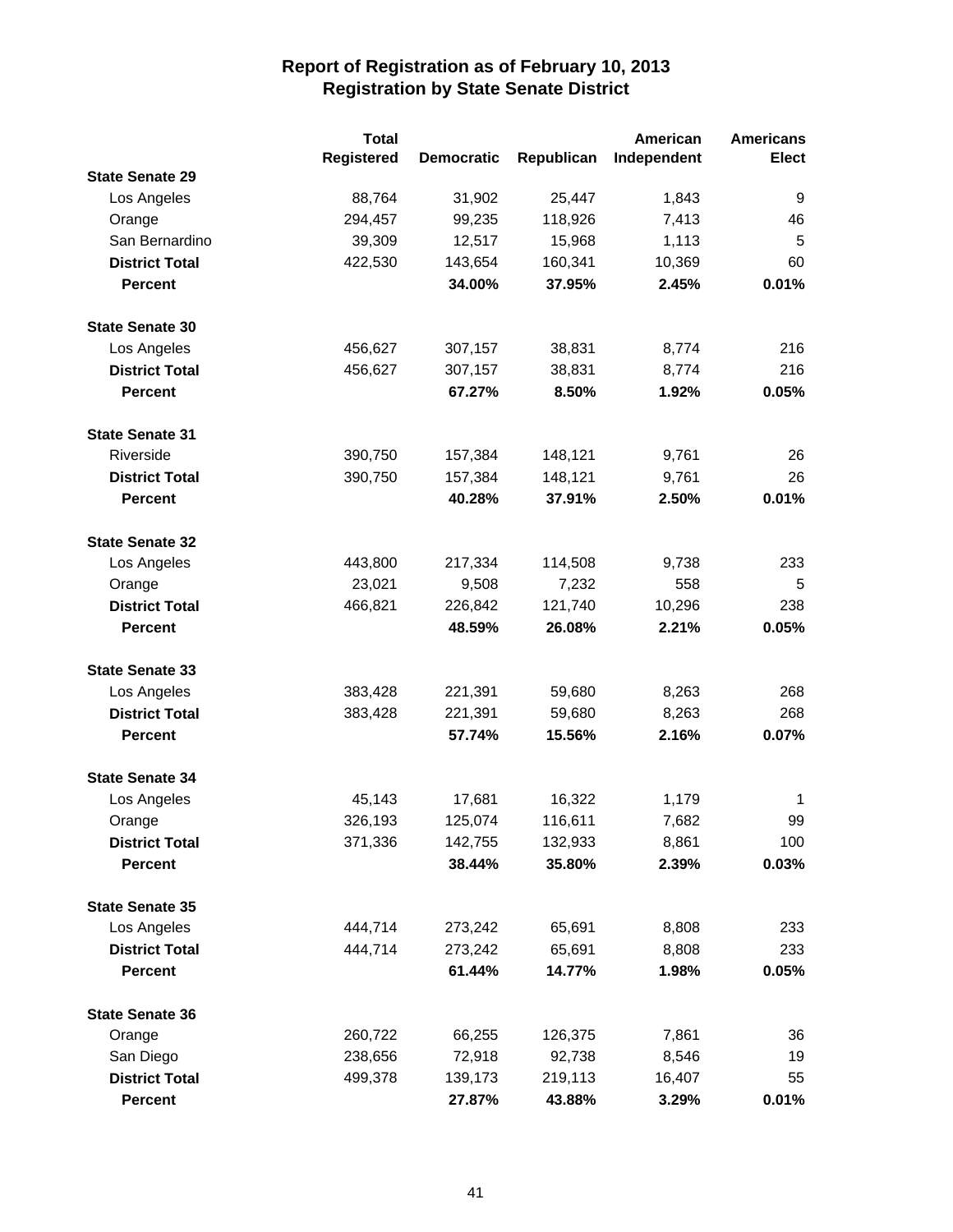|                        |       |             | Peace and |        | <b>No Party</b> |
|------------------------|-------|-------------|-----------|--------|-----------------|
|                        | Green | Libertarian | Freedom   | Other  | Preference      |
| <b>State Senate 29</b> |       |             |           |        |                 |
| Los Angeles            | 292   | 347         | 359       | 4,817  | 23,748          |
| Orange                 | 1,076 | 2,045       | 749       | 1,055  | 63,912          |
| San Bernardino         | 107   | 215         | 101       | 72     | 9,211           |
| <b>District Total</b>  | 1,475 | 2,607       | 1,209     | 5,944  | 96,871          |
| <b>Percent</b>         | 0.35% | 0.62%       | 0.29%     | 1.41%  | 22.93%          |
| <b>State Senate 30</b> |       |             |           |        |                 |
| Los Angeles            | 2,247 | 1,722       | 2,573     | 26,251 | 68,856          |
| <b>District Total</b>  | 2,247 | 1,722       | 2,573     | 26,251 | 68,856          |
| <b>Percent</b>         | 0.49% | 0.38%       | 0.56%     | 5.75%  | 15.08%          |
| <b>State Senate 31</b> |       |             |           |        |                 |
| Riverside              | 1,153 | 2,074       | 1,125     | 2,861  | 68,245          |
| <b>District Total</b>  | 1,153 | 2,074       | 1,125     | 2,861  | 68,245          |
| <b>Percent</b>         | 0.30% | 0.53%       | 0.29%     | 0.73%  | 17.47%          |
| <b>State Senate 32</b> |       |             |           |        |                 |
| Los Angeles            | 1,508 | 2,052       | 2,586     | 18,560 | 77,281          |
| Orange                 | 92    | 151         | 78        | 78     | 5,319           |
| <b>District Total</b>  | 1,600 | 2,203       | 2,664     | 18,638 | 82,600          |
| <b>Percent</b>         | 0.34% | 0.47%       | 0.57%     | 3.99%  | 17.69%          |
| <b>State Senate 33</b> |       |             |           |        |                 |
| Los Angeles            | 1,889 | 2,014       | 2,753     | 21,883 | 65,287          |
| <b>District Total</b>  | 1,889 | 2,014       | 2,753     | 21,883 | 65,287          |
| <b>Percent</b>         | 0.49% | 0.53%       | 0.72%     | 5.71%  | 17.03%          |
| <b>State Senate 34</b> |       |             |           |        |                 |
| Los Angeles            | 292   | 354         | 102       | 2,186  | 7,026           |
| Orange                 | 1,182 | 2,245       | 1,075     | 1,141  | 71,084          |
| <b>District Total</b>  | 1,474 | 2,599       | 1,177     | 3,327  | 78,110          |
| <b>Percent</b>         | 0.40% | 0.70%       | 0.32%     | 0.90%  | 21.03%          |
| <b>State Senate 35</b> |       |             |           |        |                 |
| Los Angeles            | 1,533 | 1,721       | 2,515     | 20,043 | 70,928          |
| <b>District Total</b>  | 1,533 | 1,721       | 2,515     | 20,043 | 70,928          |
| <b>Percent</b>         | 0.34% | 0.39%       | 0.57%     | 4.51%  | 15.95%          |
| <b>State Senate 36</b> |       |             |           |        |                 |
| Orange                 | 989   | 2,051       | 440       | 834    | 55,881          |
| San Diego              | 1,268 | 1,849       | 534       | 765    | 60,019          |
| <b>District Total</b>  | 2,257 | 3,900       | 974       | 1,599  | 115,900         |
| <b>Percent</b>         | 0.45% | 0.78%       | 0.20%     | 0.32%  | 23.21%          |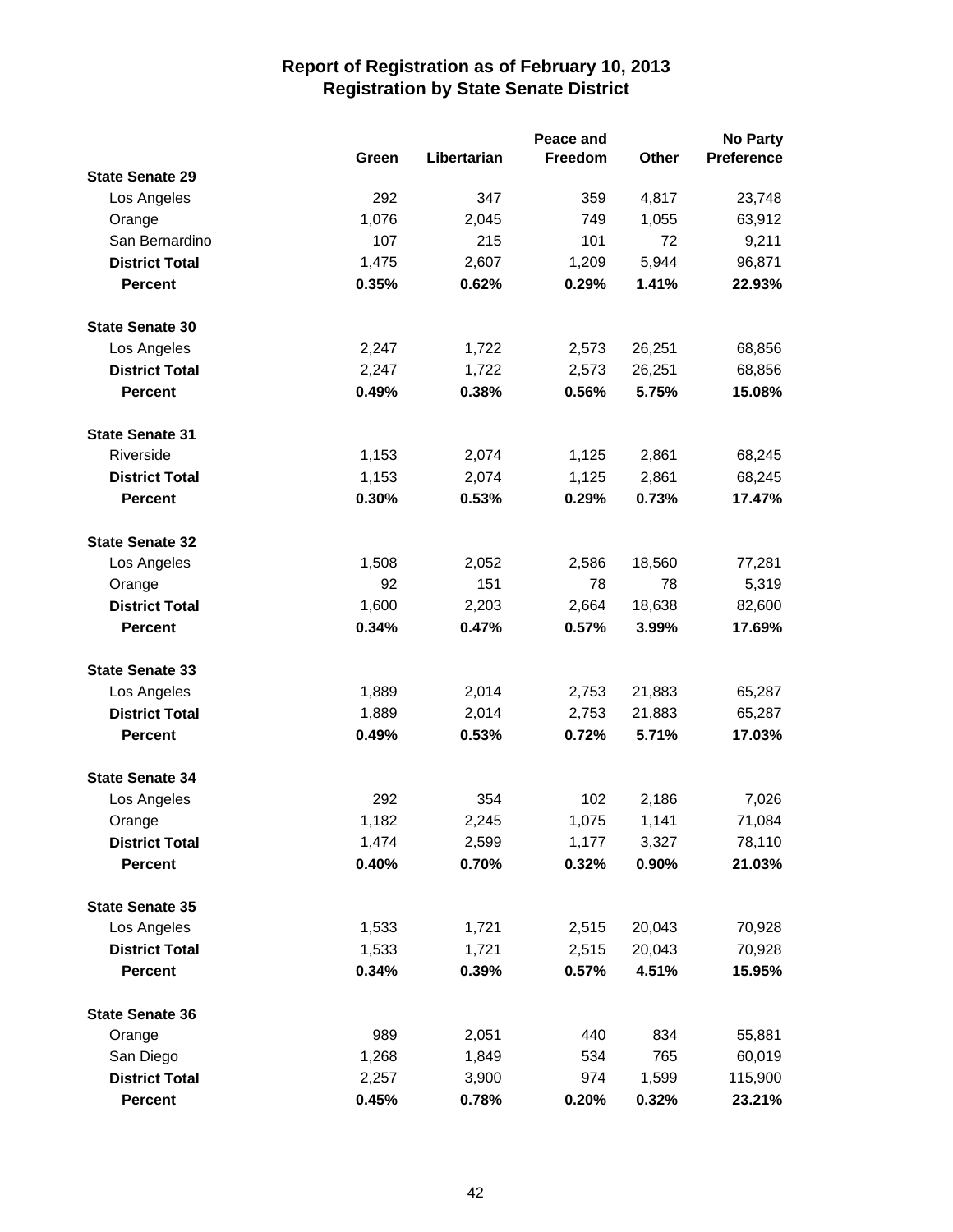|                        | <b>Total</b><br>Registered | <b>Democratic</b> | Republican | American<br>Independent | <b>Americans</b><br><b>Elect</b> |
|------------------------|----------------------------|-------------------|------------|-------------------------|----------------------------------|
| <b>State Senate 37</b> |                            |                   |            |                         |                                  |
| Orange                 | 493,272                    | 142,806           | 214,481    | 13,450                  | 58                               |
| <b>District Total</b>  | 493,272                    | 142,806           | 214,481    | 13,450                  | 58                               |
| <b>Percent</b>         |                            | 28.95%            | 43.48%     | 2.73%                   | 0.01%                            |
| <b>State Senate 38</b> |                            |                   |            |                         |                                  |
| San Diego              | 485,472                    | 137,484           | 209,228    | 17,754                  | 26                               |
| <b>District Total</b>  | 485,472                    | 137,484           | 209,228    | 17,754                  | 26                               |
| <b>Percent</b>         |                            | 28.32%            | 43.10%     | 3.66%                   | 0.01%                            |
| <b>State Senate 39</b> |                            |                   |            |                         |                                  |
| San Diego              | 536,756                    | 201,703           | 157,248    | 17,503                  | 28                               |
| <b>District Total</b>  | 536,756                    | 201,703           | 157,248    | 17,503                  | 28                               |
| <b>Percent</b>         |                            | 37.58%            | 29.30%     | 3.26%                   | 0.01%                            |
| <b>State Senate 40</b> |                            |                   |            |                         |                                  |
| Imperial               | 60,690                     | 30,599            | 14,413     | 1,402                   | 8                                |
| San Diego              | 314,886                    | 144,068           | 74,499     | 8,603                   | 25                               |
| <b>District Total</b>  | 375,576                    | 174,667           | 88.912     | 10,005                  | 33                               |
| <b>Percent</b>         |                            | 46.51%            | 23.67%     | 2.66%                   | 0.01%                            |
| <b>State Total</b>     | 18,055,783                 | 7,932,373         | 5,225,675  | 476,157                 | 3,417                            |
| <b>Percent</b>         |                            | 43.93%            | 28.94%     | 2.64%                   | 0.02%                            |